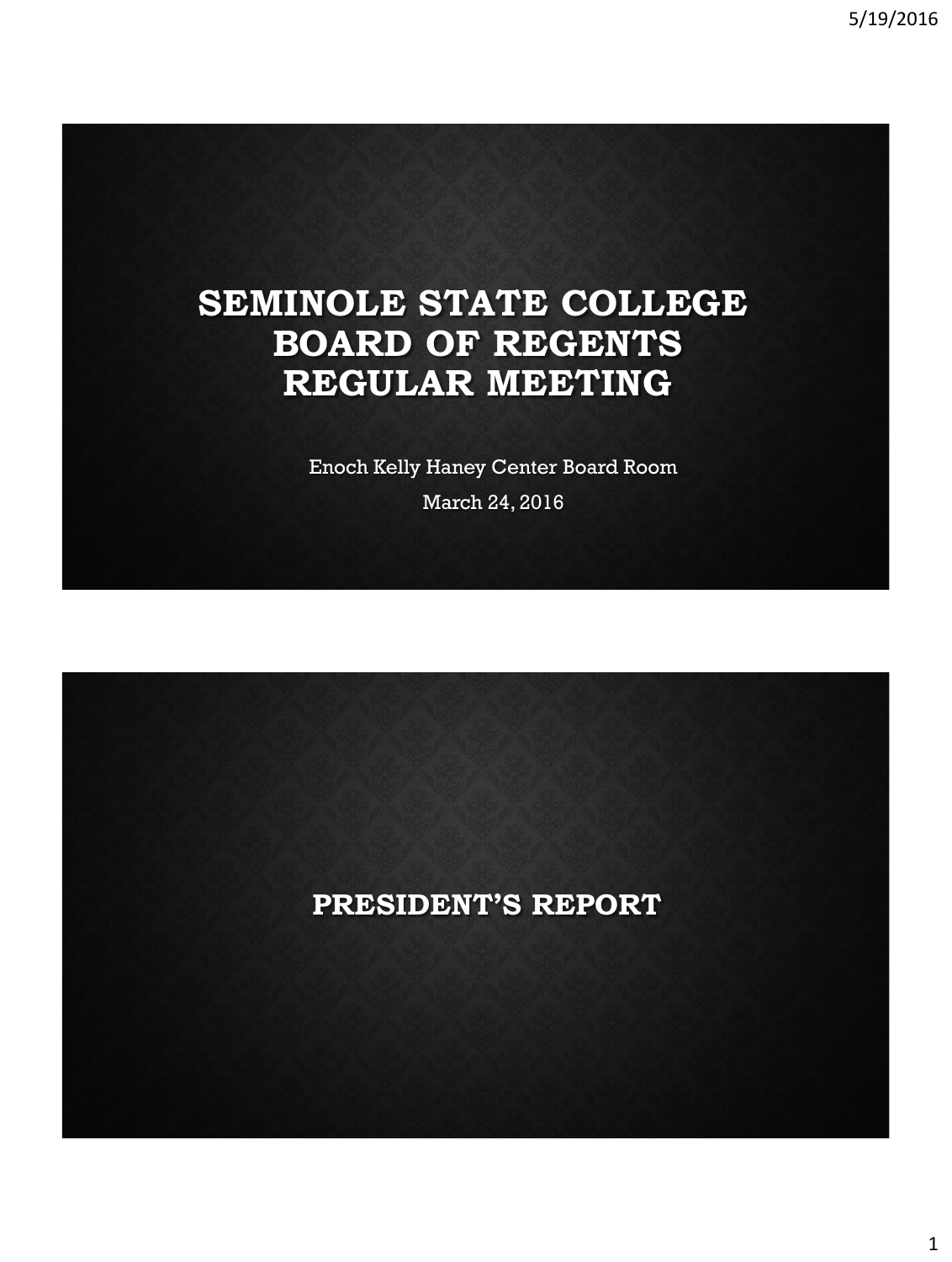

| July                 | \$210,917 |
|----------------------|-----------|
| December             | 174,458   |
| February             | 140,730   |
| March                | 207, 112  |
| April                | 33,623    |
| <b>Total-to-Date</b> | \$766,840 |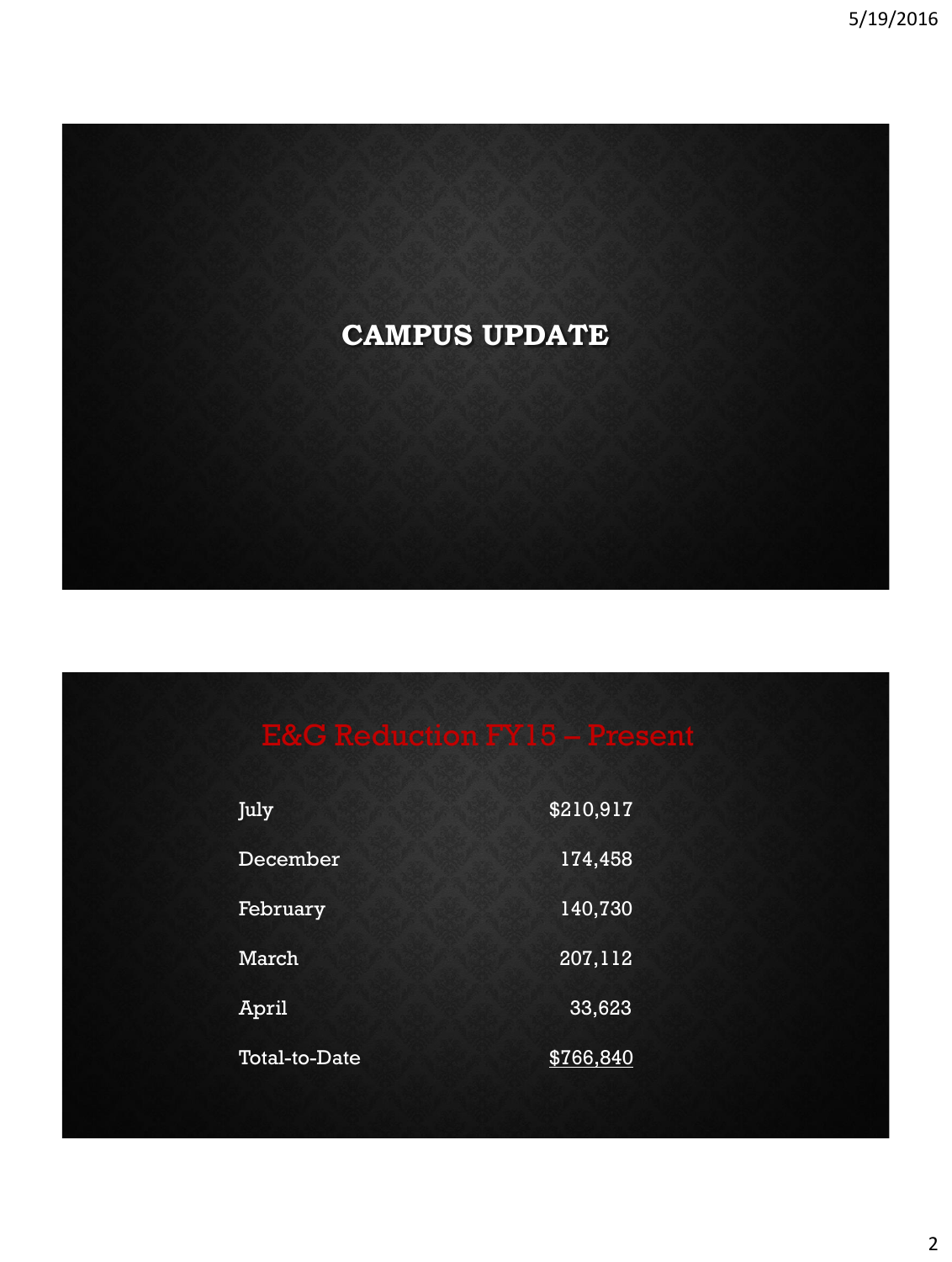

| <b>CASH RESERVE PROJECTIONS</b>                                 |                       |
|-----------------------------------------------------------------|-----------------------|
| Cash (February Ending)                                          | \$1,238,925           |
| Minus Cuts (Feb-June 30)                                        | $-5585,000$           |
| Minus Normal Drop Feb-June 30                                   | $-5470,000$           |
| Net Current Year Adiustments / Cuts                             | \$150,000             |
| Projected Cash June 30, 2016                                    | \$333,925             |
|                                                                 |                       |
| FY-17 COST SAVING RECOMMENDATIONS                               |                       |
| <b>Administrative</b>                                           |                       |
| One Furlough Day / Month (Last Resort - 8 Months)               | \$160,000             |
| Eliminate WISS Financial Aid Services                           | \$20,000              |
| <b>Scholarship Changes</b>                                      | \$50,000              |
| Cancel Long Term Disability                                     | \$30,000              |
| Shift RBRC/Advancement Assistant to Foundation                  | \$16,000              |
| Cancel Most Cell Phones & Reimbursements                        | \$15,000              |
| Suspend Book Rental Program & Restrict Textbook Changes         | \$30,000              |
| Limit Tuition Reimbursement                                     | \$10,000              |
| Reduce Health Care Insurance to Mid Level                       | \$30,000              |
| <b>Reduce Student Wages</b>                                     | \$20,000              |
| Increase Rental Fees (Haney; Pool; etc.)                        | \$8,000               |
| Increase Tuition & Fees 9.9%                                    | \$340,000             |
| Fees Approved in January                                        | \$10,000              |
|                                                                 |                       |
| Internal Re-assignments & Admin Retirements                     | \$200,000<br>\$15,000 |
| Prof & Classified Staff Teach as Part of Assignment             |                       |
| <b>Administrative Subtotal</b>                                  | \$939,000             |
| <b>Athletic</b>                                                 |                       |
| Change Men's Tennis to Division II                              | \$80,000              |
| Change Volleyball to Division II                                | \$60,000              |
| Restructure Golf Scholarships                                   | \$14,000              |
| Eliminate Men's Basketball Manager                              | \$5,000               |
| Reduce Men's Basketball Scholarships                            | \$20,000              |
| Restructure Baseball / Softball Coaching                        | \$25,000              |
| Reduce Baseball & Softball Scholarships                         | \$30,000              |
| Eliminate two other Managers                                    | \$10,000              |
| <b>Athletic Subtotal</b>                                        | \$244,000             |
|                                                                 |                       |
| <b>Academic Affairs</b>                                         |                       |
| Eliminate MLT (8-31-16; \$140K after Year-1)                    | \$60,000              |
| Art 3/4 Teaching ; 1/4 Financial Affairs (A.Church Volunteered) | \$0                   |
| Eliminate One Division Chair & Two Coordinators                 | \$10,000              |
| Teach AG with Adjuncts                                          | \$20,000              |
| <b>Academic Affairs Subtotal</b>                                | \$90,000              |
| <b>TOTAL POTENTIAL SAVINGS</b>                                  | \$1,273,000           |
| Projected FY-17 Reductions (Includes Possible Mid-Year Cuts)    | \$900,000             |
| Projected Reserve June 30, 2017                                 | \$706,925             |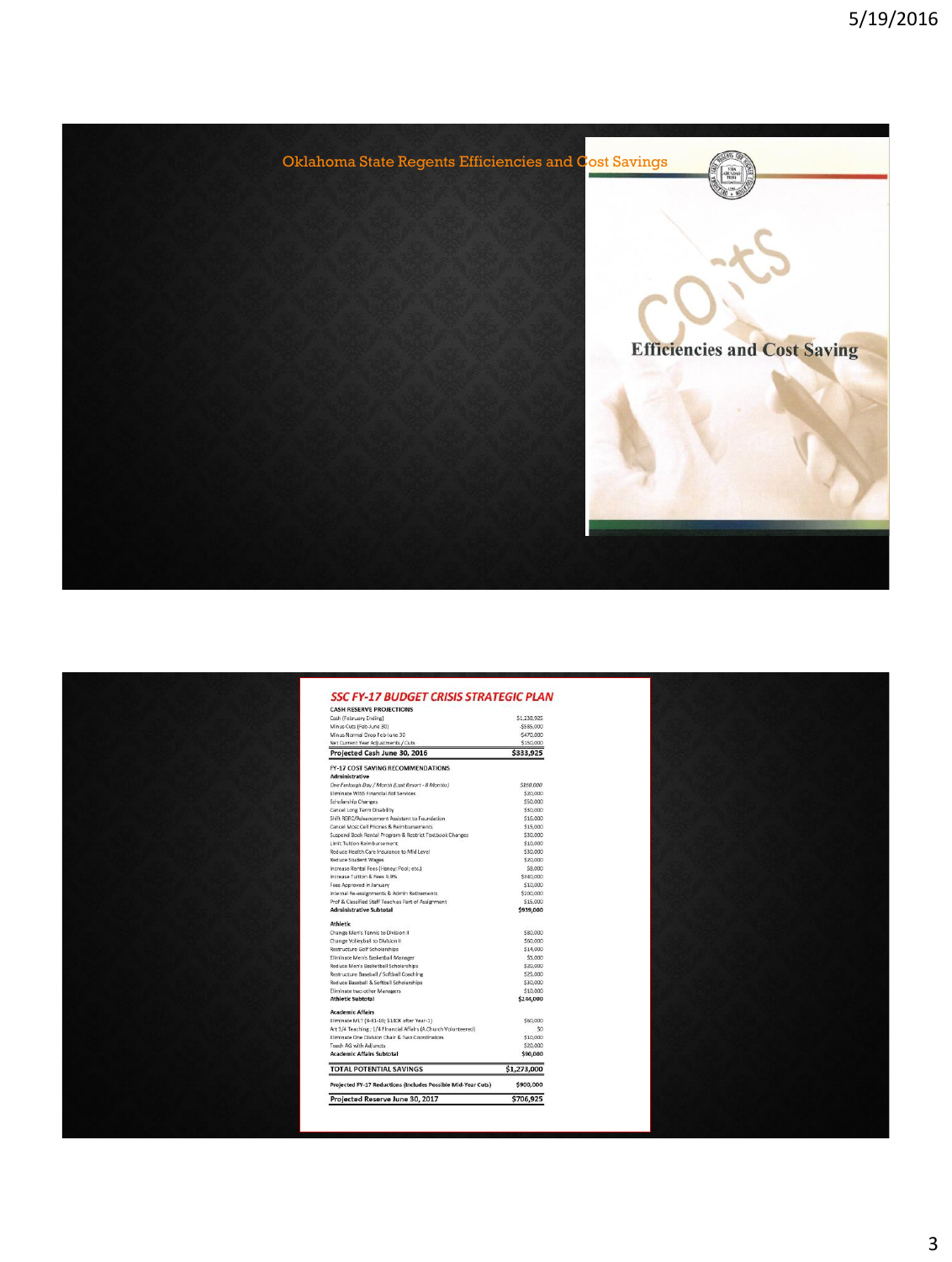

# **ITEM A**

Review and Consider Proposal to Cancel Agreement with Wright International Student Services for Financial Aid Services in Accordance with the Terms of the Contract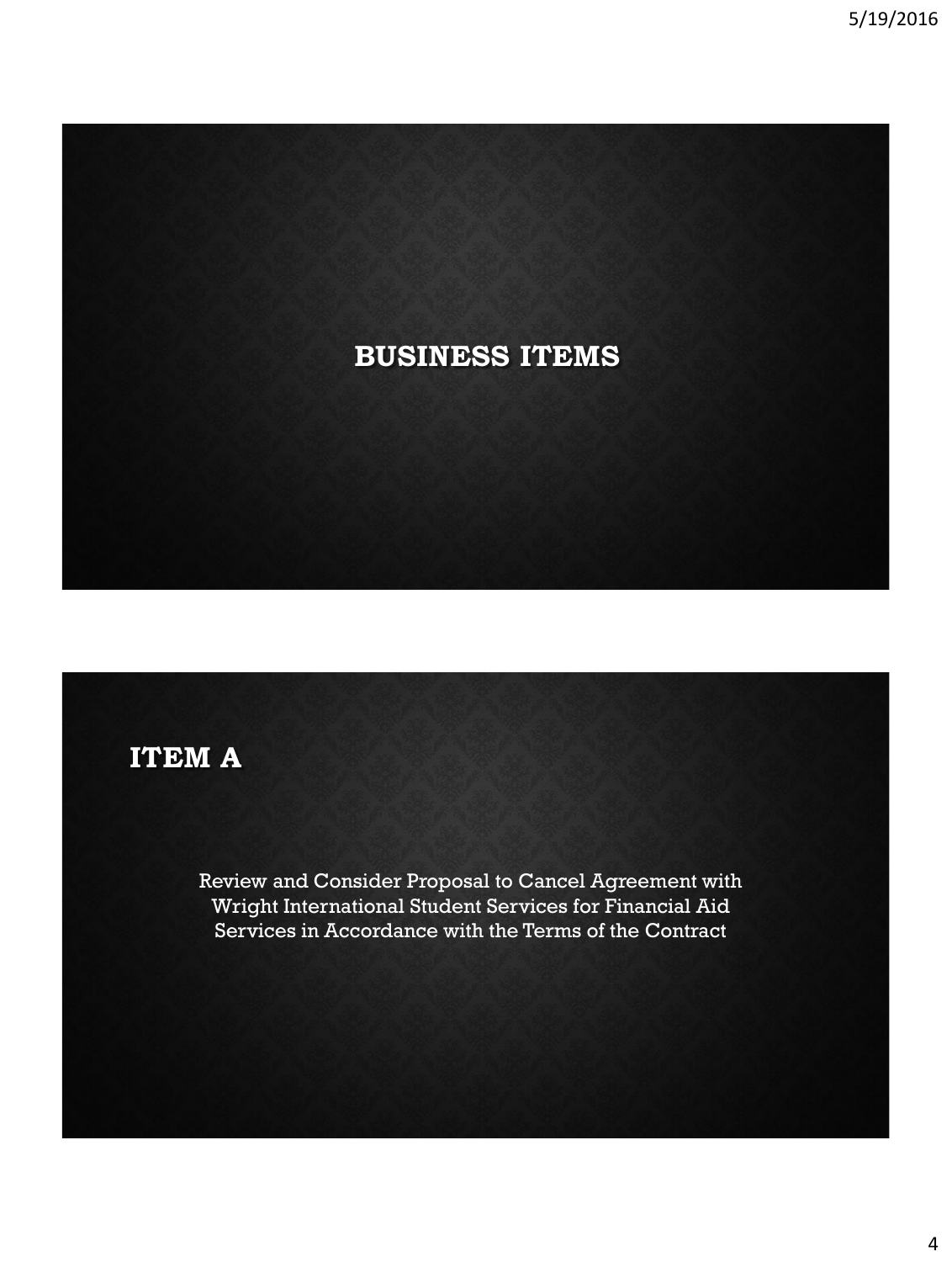# **ITEM B**

Review and Consider a Proposal to Cancel Long-Term Disability Coverage

# **ITEM C**

Review and Consider Proposal to Discontinue Book Rental Program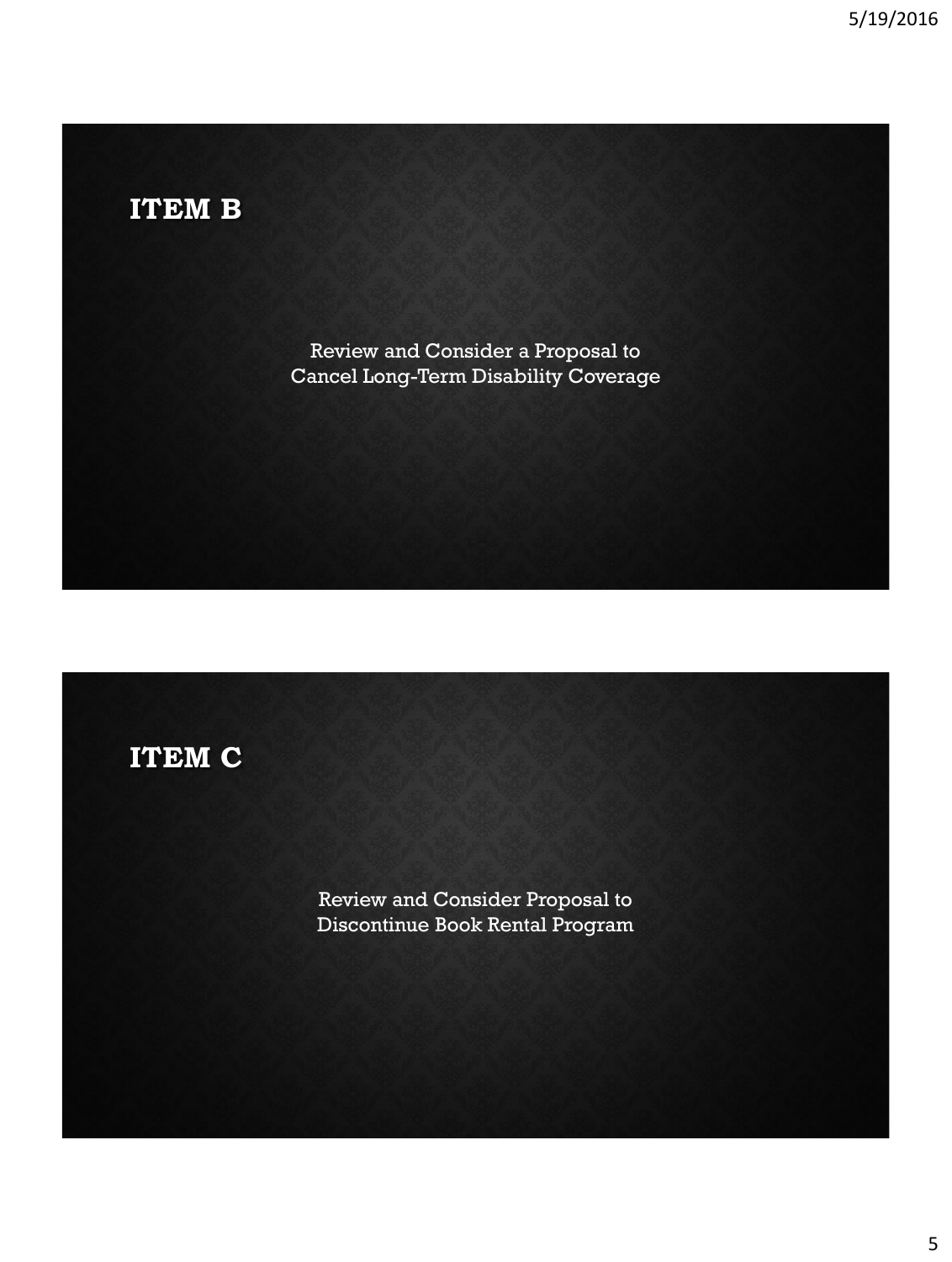## **ITEM D**

Review and Consider Proposal to Reduce Health Care Insurance Coverage from High-Option to Mid-Level Option

#### **ITEM E**

Review and Consider Reducing Men's Tennis to Division II Level Scholarship Awards and Authorizing Reduction of the Program to Division II should that Option Occur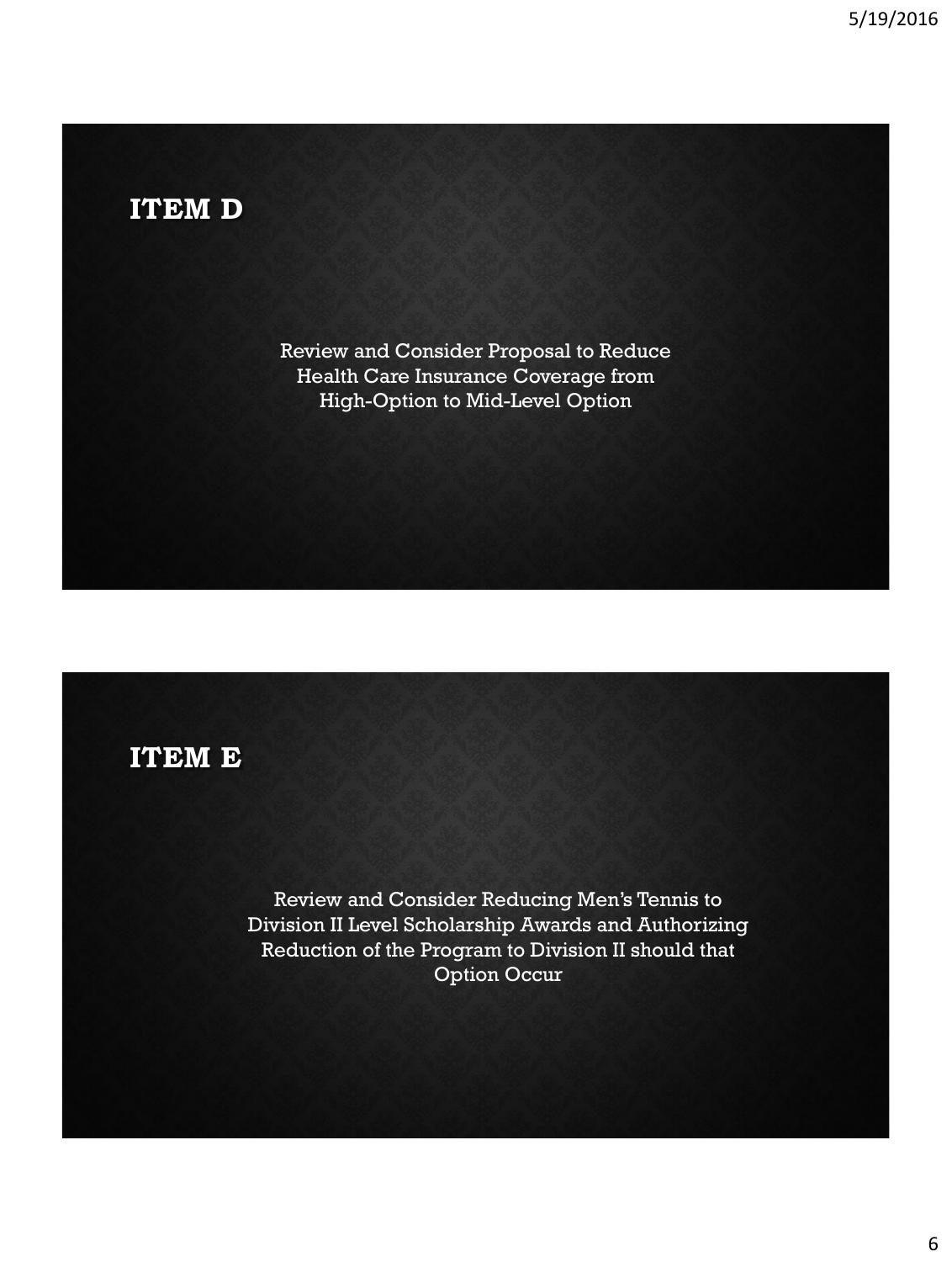# **ITEM F**

Review and Consider Changing Women's Volleyball to Division II

# **ITEM G**

Review and Consider Deletion of the Medical Laboratory Technology Program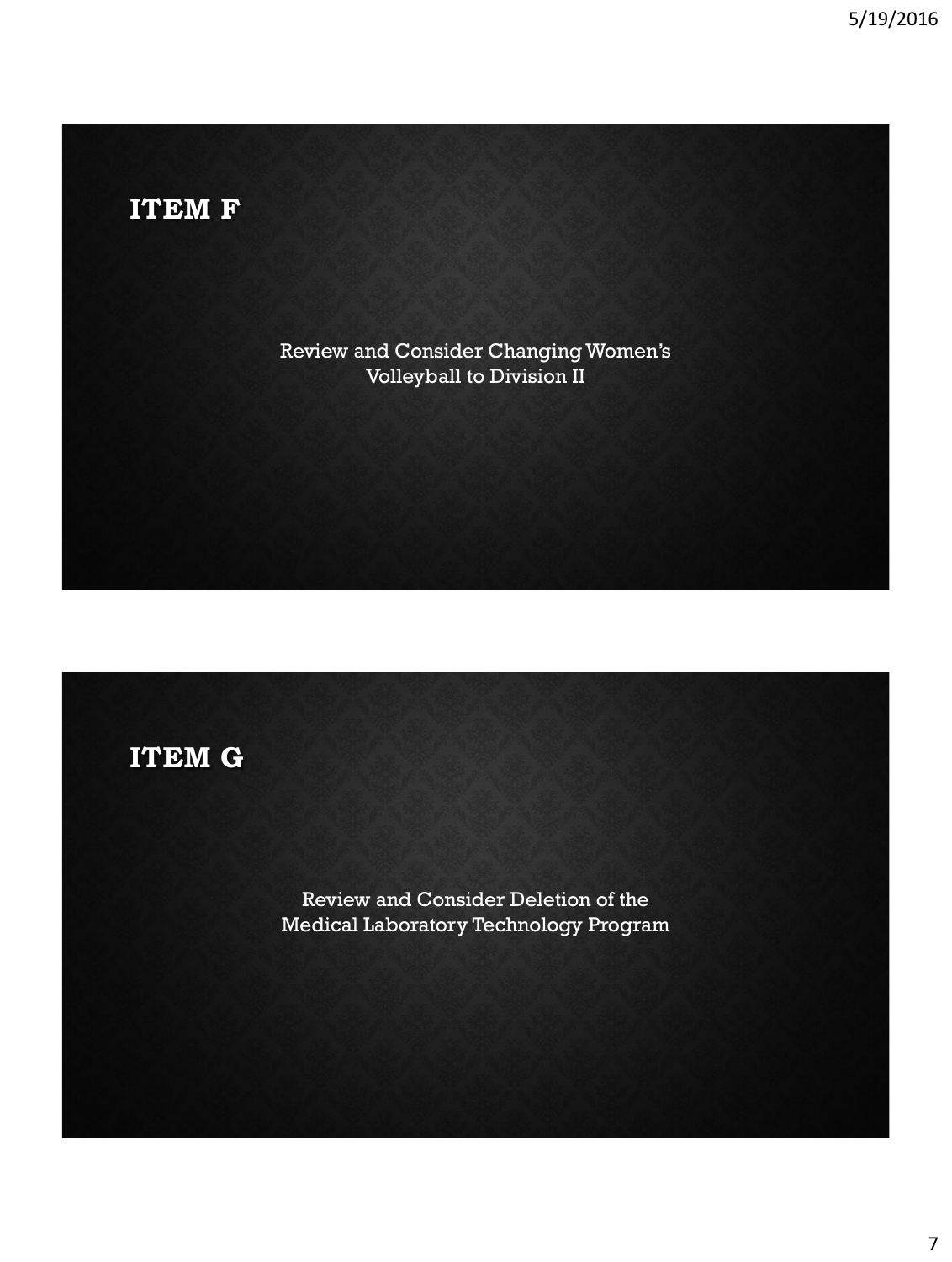### **ITEM H**

Executive Session

Pursuant to Policy II-4-1 the Board may vote to convene into executive session pursuant to Section 307(b)(1) of the Oklahoma Open Meeting Act, 25 O.S.2011, 301-314, for the purpose of *"discussing the employment, hiring, appointment, promotion, disciplining or resignation of any individual salaried public office or employee"*

Review and Consider Internal Re-assignments and Administrative Retirements of:

Dr. James W. Utterback, President Lana Reynolds, Executive Vice President for Institutional Advancement Dr. Tom Mills, Vice President for Academic Affairs Dr. Mark Ames, Vice President for Student Affairs Katherine Benton, Vice President for Fiscal Affairs Braden Brown, Director for Business Services and Physical Plant Bill Knowles, Chair of the Social Sciences Division and Director of Student Services

Vote to Return to Open Session

**ITEM I**

Consideration and Possible Action Regarding Items Discussed in Executive Session